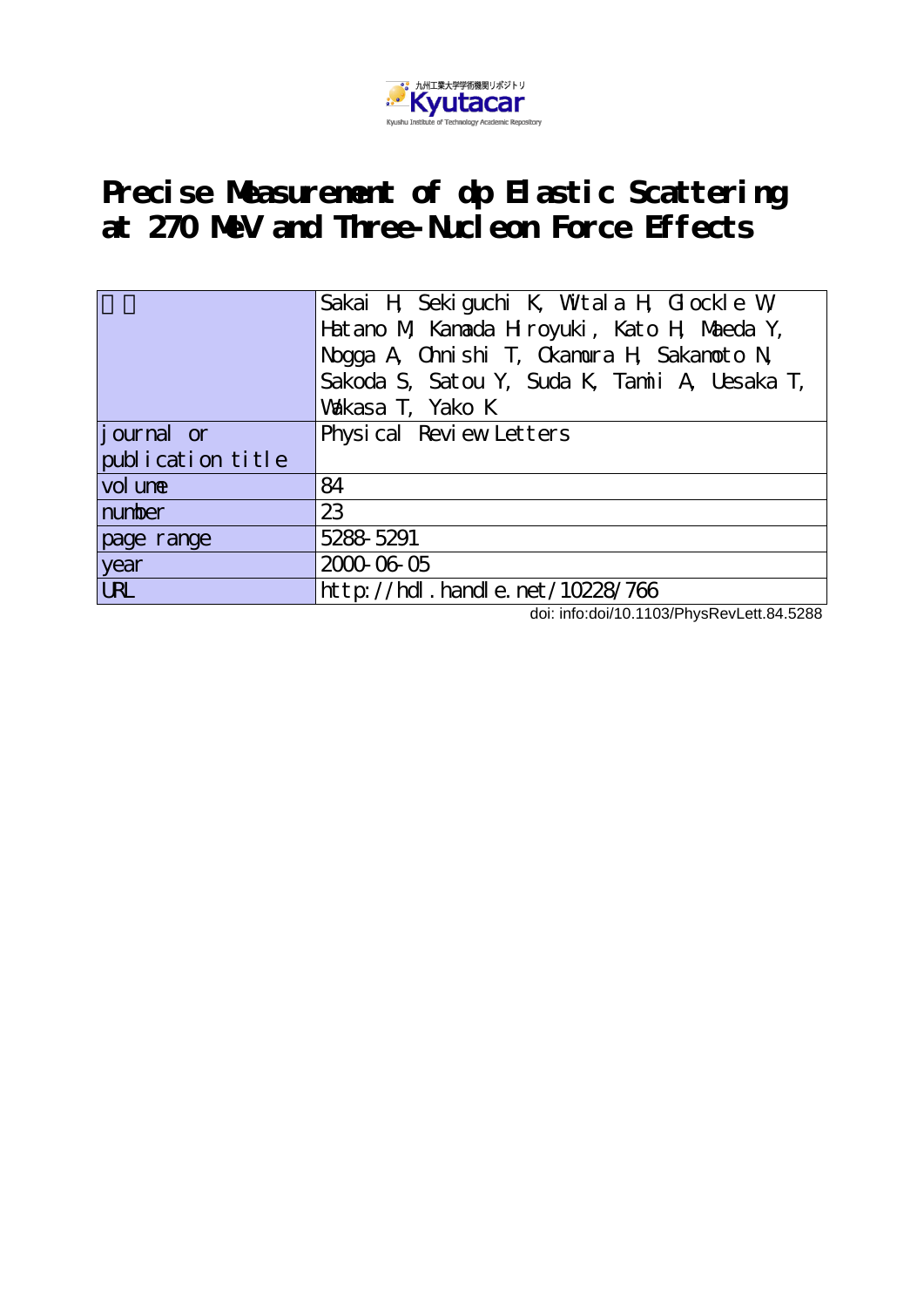## **Precise Measurement of** *dp* **Elastic Scattering at 270 MeV and Three-Nucleon Force Effects**

H. Sakai, <sup>1,5,\*</sup> K. Sekiguchi,<sup>1</sup> H. Witała,<sup>2</sup> W. Glöckle,<sup>3</sup> M. Hatano,<sup>1</sup> H. Kamada,<sup>3</sup> H. Kato,<sup>1</sup> Y. Maeda,<sup>1</sup>

A. Nogga,<sup>3</sup> T. Ohnishi,<sup>1</sup> H. Okamura,<sup>4</sup> N. Sakamoto,<sup>5</sup> S. Sakoda,<sup>1</sup> Y. Satou,<sup>5</sup> K. Suda,<sup>4</sup> A. Tamii,<sup>1</sup> T. Uesaka,<sup>4</sup>

T. Wakasa, $6$  and K. Yako<sup>1</sup>

<sup>1</sup>*Department of Physics, University of Tokyo, Bunkyo, Tokyo 113-0033, Japan*

<sup>4</sup>*Department of Physics, Saitama University, Urawa, Saitama 338-8570, Japan*

<sup>5</sup>*The Institute of Physical and Chemical Research (RIKEN), Wako, Saitama 351-0198, Japan*

<sup>6</sup>*Research Center for Nuclear Physics, Osaka University, Ibaraki, Osaka 567-0047, Japan*

(Received 22 February 2000)

The cross section, the deuteron vector  $A_y^d$  and tensor analyzing powers  $A_{ij}$ , the polarization transfer coefficients  $K^{y'}_{ij}$ , and the induced polarization  $P^{y'}$  were measured for the *dp* elastic scattering at 270 MeV. The cross section and  $A_y^d$  are well reproduced by Faddeev calculations with modern data-equivalent nucleon-nucleon forces plus the Tucson-Melbourne three-nucleon force. In contrast,  $A_{ij}$ ,  $K^{y'}_{ij}$ , or  $P^{y'}$  are not described by such calculations. These facts indicate the deficiencies in the spin dependence of the Tucson-Melbourne force and call for extended three-nucleon force models.

PACS numbers: 21.30.–x, 24.10.–i, 24.70.+s, 25.10.+s

Three-body forces, such as that between a satellite, the moon, and the Earth caused by tidal forces or the long range Axilrod-Teller force [1] between three atoms caused by mutual polarization of the electron clouds, are pervasive in nature. Also three-nucleon forces (3NF) have become more and more the topic of focus of both theoretical and experimental investigations. Although their existence is not doubted, what is looked for is a lucid signal in experimental data that can be tested by the present day 3NF models. Present day nucleon-nucleon (NN) forces are not capable to provide correct binding energies of light nuclei [2]. They are underbound and 3NFs are natural candidates to fill the gaps. The 3NFs arise naturally in the standard meson exchange picture [3,4] as well as in the more recent concept of chiral perturbation theory [5–7]. Their precise strength and detailed properties (spin and isopin dependencies) are still under debate [6,8,9]. The need for additional dynamics beyond NN forces only is also clearly seen in 3N scattering [10] and in the first theoretical results in 4N scattering [11]. One outstanding example is the low energy nucleon analyzing power  $A_y^N$  in elastic Nd scattering [10,12], which exhibits a strong discrepancy to NN force predictions only. An often used first model of a 3NF is the  $2\pi$  exchange in the form called the Tucson-Melbourne parametrization (TM-3NF) [4]. Another version is the Urbana 3NF [13]. Both forces are well suited to shift the theoretical binding energies of three- and four-nucleon systems into the right places, but they should be probed in more detail in 3N scattering, where a great variety of scattering observables is available [10]. Both types of 3NFs just mentioned do not remove the discrepancy in  $A_y^N$  [14]. It is presently considered that this is caused by either defects in modern NN forces [15] or by still undiscovered 3NF properties such as spin-orbit interactions [5,6,8]. More insight both theoretically and experimentally is needed. This Letter is a step in that direction.

The 3N scattering observables are accessible theoretically, since recently it became possible to solve the dynamical 3N equations rigorously [10,16] using modern NN and 3N forces. They are also accessible experimentally, since new facilities became available for elaborate measurements of polarization degrees of freedom [17]. Naively one can expect that an analyzing power  $A<sub>y</sub>$  is dominated by a spin-orbit interaction  $(\ell \cdot s)$ , while tensor analyzing powers *Aij* depend on tensor interactions (like through the deuteron *D* state) as well as on a  $(\ell \cdot s)^2$  interaction. On the other hand, the polarization transfer coefficients should also be sensitive to a spin-spin interaction. Thus one should have a chance to study various aspects of 3NF effects in elastic Nd scattering.

Resently Witała *et al.* [18] pointed out that a signature of a 3NF might show up in the minimum region of the Nd elastic cross section at intermediate energies. The calculations with NN forces alone underestimate significantly the experimental data. This discrepancy is well accounted for by adding a 3NF [18]. The main part of the discrepancy is also explained by including the  $\Delta$  isobar degrees of freedom explicitly [19] which is an important ingredient of a 3NF. As to the polarization observables the measurements are scarce at intermediate energies. Very recently the proton analyzing powers  $A_y^p$  for the  $\vec{p}d$  scattering have been measured [20,21]. It is found that the observed  $A_y^p$  agrees with neither Faddeev calculations with or without a 3NF.

Sakamoto *et al.* [17] have measured the *dp* scattering cross sections and vector and tensor analyzing powers at  $E_d = 270$  MeV. Data are compared with Faddeev calculations employing the old AV14 NN force [22] without

<sup>2</sup>*Institute of Physics, Jagellonian University, PL-30059 Cracow, Poland*

<sup>3</sup>*Institut für Physik II, Ruhr-Universität Bochum, D-44780 Bochum, Germany*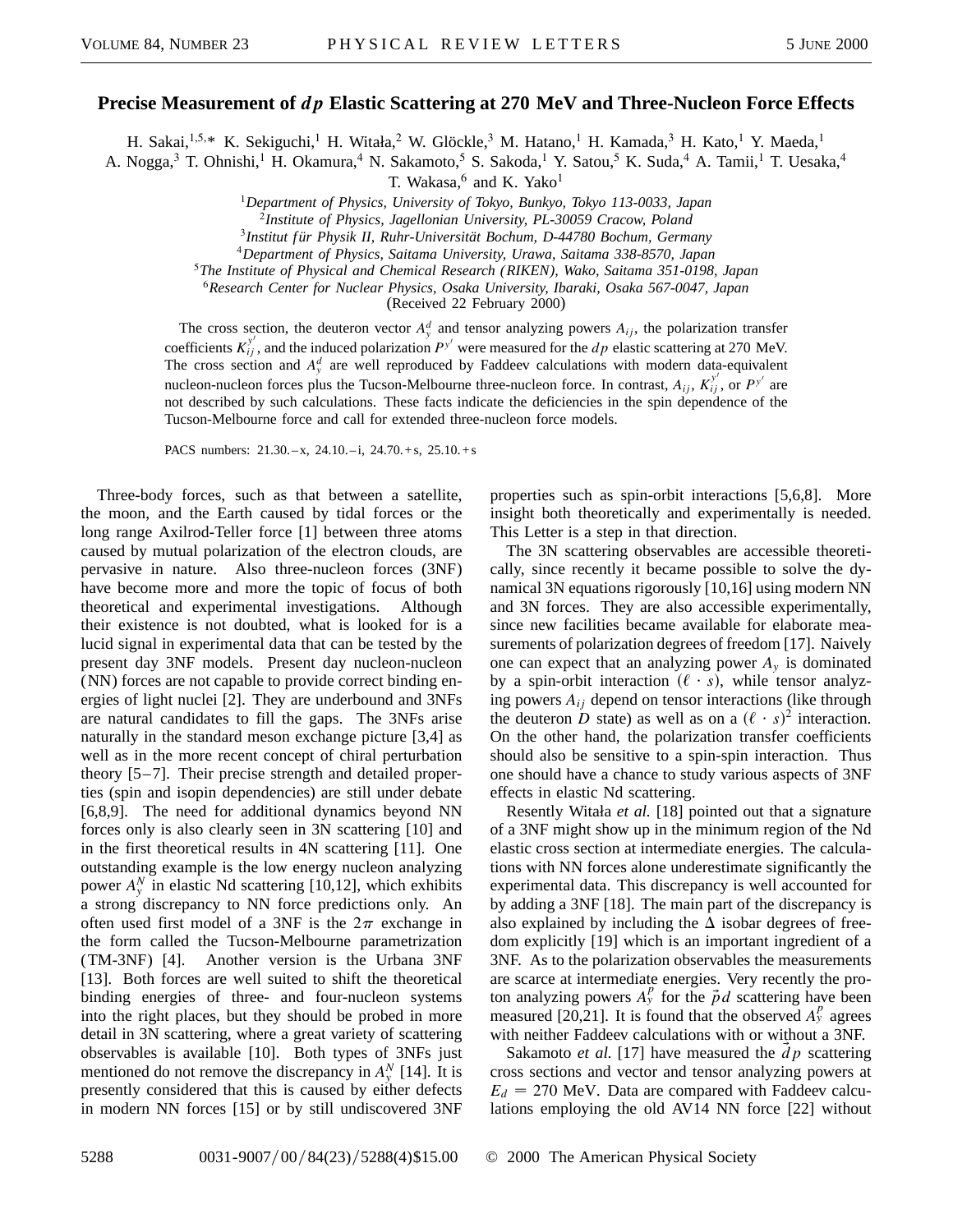a 3NF. Again the observed cross section is found to be underestimated by 30% in the region of the cross section minimum. Also the analyzing powers are reproduced only moderately.

In order to assess further the 3NF effects, high quality data are needed to distinguish possible subtle 3NF effects and at the same time it is important to extend the measurement to new observables which are possibly sensitive to particular parts of a 3NF. In this Letter we present precise data on the *dp* cross section and the complete set of analyzing powers  $A_y^d$ ,  $A_{xx}$ ,  $A_{yy}$ , and  $A_{xz}$  at  $E_d = 270$  MeV spanning nearly the whole angular range  $\theta_{\rm c.m.} = 10^{\circ} - 180^{\circ}$ . Our former work [17] was only for  $\theta_{\text{c.m.}} = 57^{\circ} - 138^{\circ}$ . In addition, we present for the first time the polarization transfer measurement for the  $d + p \rightarrow \vec{p} + d$  elastic scattering. This measurement also yields an induced polarization  $P^{y'}$  of the outgoing proton. Those results are compared with fully converged Faddeev calculations based on various modern NN forces together with the TM-3NF.

The experiment was performed at the RIKEN Accelerator Research Facility (RARF) using vector and tensor polarized deuteron beams of 270 MeV [23]. The polarization axis was rotated prior to the acceleration with a Wien filter system to the direction required for the measurement. The beam polarization was monitored by using *dp* scattering [17] and it was  $60\% - 80\%$  of the ideal value throughout the experiment. The  $CH<sub>2</sub>$  target with a thickness of 46.7 mg/cm<sup>2</sup> was bombarded, and either the scattered proton or deuteron was momentum analyzed by the magnetic spectrometer SMART [24].

The focal-plane polarimeter DPOL [25] was used to measure the proton polarization. It was primarily designed and optimized for deuteron polarization measurements. Therefore the effective analyzing power  $\langle A_{\nu} \rangle$  of DPOL had to be calibrated for protons. It was done at 198 MeV by utilizing the induced polarization  $P^{y'}$  of the  ${}^{12}C(p, \vec{p})$   ${}^{12}C$  elastic scattering. The vector analyzing power  $A_y$  for the time-reversed <sup>12</sup>C( $\vec{p}$ ,  $p$ )<sup>12</sup>C elastic scattering at  $E_p = 200$  MeV, hence  $A_y = P^{y'}$ , has been accurately measured at IUCF [26]. The calibration was performed at two different angles  $\theta_{\rm c.m.} = 16^{\circ}$  and 28<sup>o</sup> where the polarizations of 0.93 and  $-0.33$  are expected [26], respectively. The graphite target with a thickness of  $284 \text{ mg/cm}^2$  in the SMART scattering chamber was bombarded by an unpolarized proton beam of 200 MeV. The scattered protons bombarded the polarization analyzer target of DPOL which consisted of a graphite plate and a plastic scintillator with thicknesses of 5 cm and 13 mm, respectively. The left-right asymmetry of these double scattered protons was used to extract the  $\langle A_{v} \rangle$  value as  $0.48 \pm 0.01$  at  $E_p = 198$  MeV. The energy dependence of  $\langle A_{v} \rangle$  of DPOL has been estimated by a Monte Carlo simulation.

The measured cross section and analyzing powers (open circle) are shown in Fig. 1 together with the theoretical predictions and previous data (open square) from Sakamoto *et al.* [17]. Where the data overlap, good agreement is found between the present data and those of Ref. [17].

The statistical error for the cross section is better than  $\pm 1.3\%$  over all the measured angles. The uncertainties of the target thickness and the charge collection of the beam were estimated by comparing the measured cross sections for the  $p + p$  scattering with the calculated values by SAID [27]. This measurement was successively performed by



FIG. 1. Angular distributions of cross section and analyzing powers  $A_y^d$ ,  $A_{xx}$ ,  $A_{yy}$ , and  $A_{xz}$  for  $dp$  elastic scattering at 270 MeV. Experimental data (open circles and open squares from Ref. [17]) are compared with Faddeev calculations. Only statistical errors are indicated. Thin lines are based on NN forces alone using the CD-Bonn (solid), AV18 (dashed), Nijmegen-I (dotted), Nijmegen-II (dot-dashed), and Nijmegen-93 (dot-dot-dashed). Thick lines include the TM-3NF. The reduced  $\chi^2$  values for  $\theta_{\text{c.m.}} = 50^{\circ} - 180^{\circ}$ with (without) 3NF for CD-Bonn are 16.9(225.2), 2.52(7.71), 31.6(29.8), 12.2(6.03), and 4.93(0.96) for  $d\sigma/d\Omega$ ,  $A_y^d$ ,  $A_{xx}$ ,  $A_{yy}$ , and  $A_{xz}$ , respectively. Other NN forces give similar values.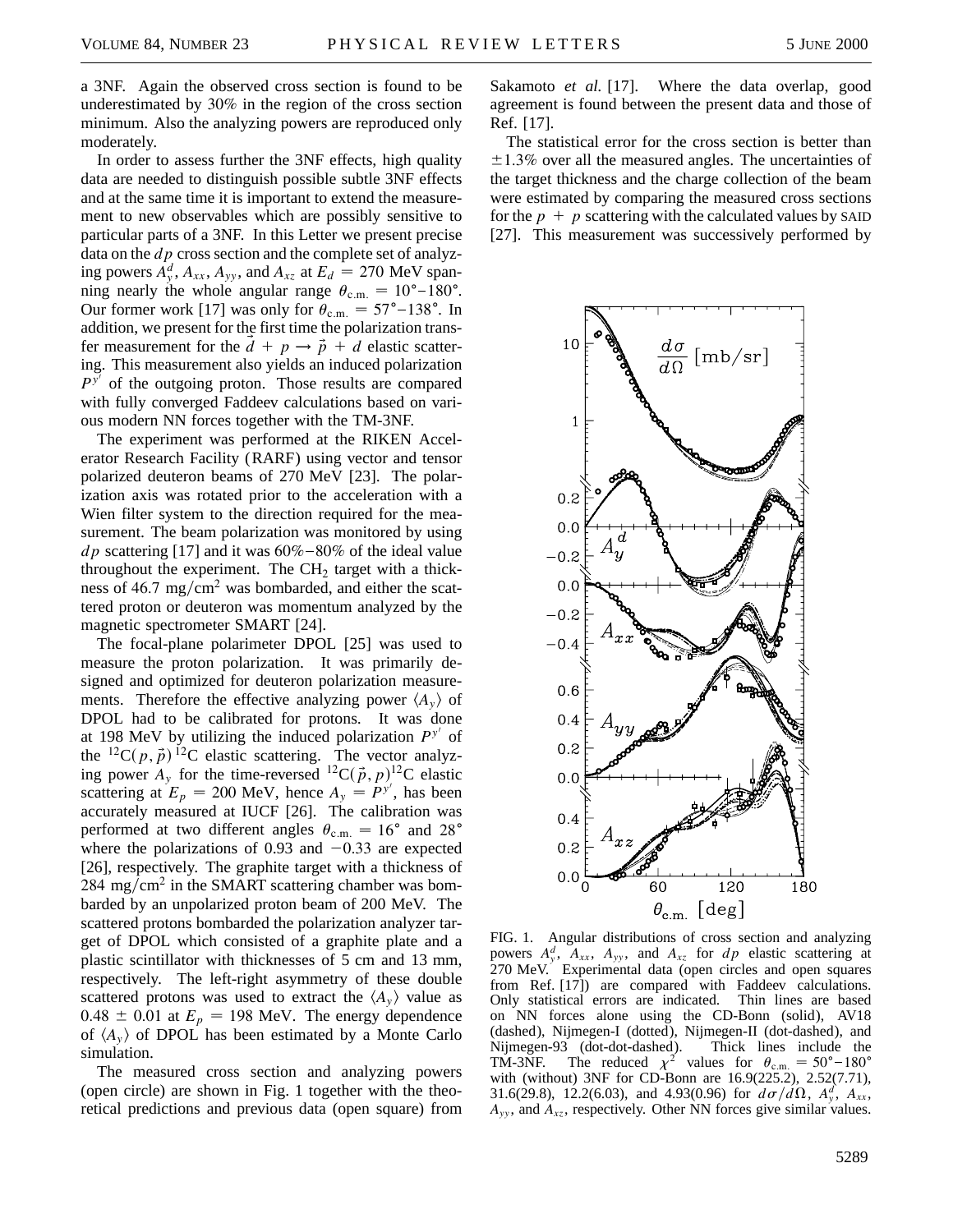changing the beam from deuteron to  $H_2^+$  keeping all experimental conditions intact except for the magnetic field strength of SMART. The ratio of the observed cross section to the calculated one is  $1.010 \pm 0.013$ . Thus the systematic error is estimated to be smaller than 2%. In this way the high precision of the cross section has been achieved.

The analysis for *nd* elastic scattering was made in terms of Faddeev equations as described in Ref. [10]. The NN interactions used in the calculations are CD-Bonn [28], AV18 [29], Nijmegen-I, Nijmegen-II, and Nijmegen-93 [30], which reproduce the set of NN data with a reduced  $\chi^2$  close to unity. The  $2\pi$ -exchange TM-3NF [4] has been used. The TM-3NF depends on a cutoff parameter of the  $\pi$ NN vertex function which is adjusted to reproduce the experimental triton binding energy [31] for each NN potential separately. High total angular momenta *j* of the NN subsystem and the total *J* of the 3N system are needed to obtain converged results. Stable numbers appear for  $j_{\text{max}} = 5$  and  $J_{\text{max}} = 25/2$ .

The calculations with NN forces alone significantly underestimate the cross section irrespective of the choice of NN forces in the region  $\theta_{\text{c.m.}} = 60^{\circ} - 180^{\circ}$ . On the other hand, the calculations adding the TM-3NF lead to an excellent agreement with the data. Note that the difference seen at forward angles is due to the neglect of Coulomb interactions in the present Faddeev calculations. It is rather remarkable to see that the predictions are independent of the input NN forces. This excellent description clearly indicates that the strengths of the NN and TM-3N forces seem to be adequate, even though the NN and 3N forces are not consistently derived within one scheme.

The vector analyzing power  $A_y^d$  data deviate from the NN force predictions largely at around 100° and to a lesser extent at  $150^\circ$ , while they are well described by adding the 3NF, particularly in combination with CD-Bonn.

The descriptions of the tensor analyzing powers  $A_{xx}$ ,  $A_{yy}$ , and  $A_{xz}$  by the NN forces only are moderate. There are noticeable differences, for example, around  $140^\circ$  in  $A_{yy}$  or at 60° in both  $A_{xx}$  and  $A_{yy}$ . It is interesting to find that the inclusion of our 3NF deteriorates to a large extent the description of the data. We also note that the predictions for *Axz* adding the 3NF show a noticeable NN input dependence.

In Fig. 2, the data of the tensor-to-vector polarization transfer coefficients  $K^{y'}_{xx}$  and  $K^{y'}_{yy}$  as well as the induced polarization  $P^{y'}$  at  $\theta_{\text{c.m.}} = 120^\circ$ , 130°, and 150° are shown together with  $K_{xz}^{y'}$  at 177.3°.  $K_{ij}^{y'}$  and  $P^{y'}$  are obtained in terms of the outgoing reactant laboratory frame [32], but they are plotted in Fig. 2 against the c.m. scattering angle.

 $K_{xx}^{y'}$  data at 120° and 130° where relatively large 3NF effects are predicted are consistent with the CD-Bonn NN force only calculation. The 3NF prediction, however, shifts the calculation upwards leading to a poor agreement. On the other hand,  $K^{y'}_{yy}$  data show a good agreement with the  $NN + 3NF$  calculations showing the importance of 3NF.



FIG. 2. Experimental tensor-to-vector polarization transfer coefficient  $K^{y'}_{xx}$ ,  $K^{y'}_{yy}$ , and  $K^{y'}_{xz}$  and induced polarization  $P^{y'}$  for  $\vec{d} + p \rightarrow \vec{p} + \vec{d}$  elastic scattering at 270 MeV (open circles). Theory as in Fig. 1. Only statistical errors are indicated.

At 150° neither 3NF effects nor NN force dependence appears in the calculations. The observed  $K_{xx}^{y'}$  value agrees with the predictions, while the  $K^{y'}_{yy}$  value is much more negative than the predictions. This apparently shows a common defect of the data-equivalent modern NN forces, our specific 3NF, or both. At 180° owing to its special space symmetry, noncentral interactions such as spin-orbit or a tensor type do not contribute directly. The theoretical predictions with NN forces only are below the measured  $K_{xz}^{y'}$  value, while the inclusion of that 3NF slightly overestimates the value. The discrepancy observed between the measured  $P<sup>y'</sup>$  and the Faddeev calculations (with or without 3NF) is essentially the same phenomenon recently reported  $[20,21]$  as the  $A_y^p$  puzzle at intermediate energies. Note  $A_y^p = -P^{y'}$ .

In summary, we have shown precise *dp* scattering data at  $E_d = 270$  MeV: cross section, deuteron analyzing